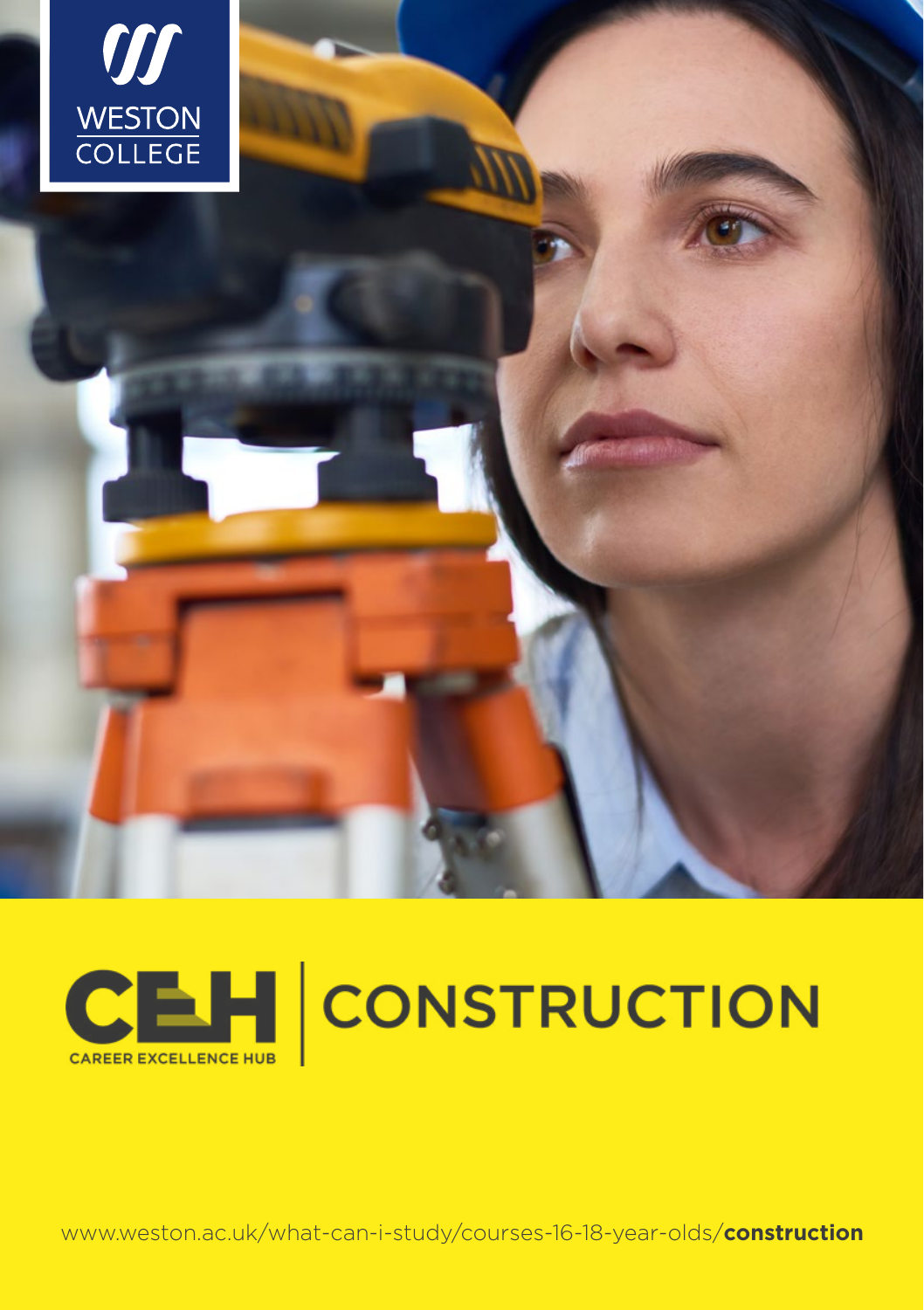# WELCOME

### **Construction is a diverse industry, with lots of exciting opportunities available in the area.**

We have decided to launch brand new Career Excellence Hubs, which gives a greater focus on preparing our learners for industry and we would be delighted to welcome you along to our new Construction Career Excellence Hub.

Whether it's liaising with businesses in the industry to make sure we're teaching you relevant and up-to-date skills, creating the best facilities and digital platforms in the region for you to study in, or selecting the top teachers with current industry experience – our Construction Career Excellence Hub is focused on providing you with the right learning environment to help you reach your potential.

We are about preparing you for a career - what we offer is far more than just a course. Weston College is a diverse and inclusive learning environment, and we reward our students when they go above and beyond their abilities and expectations.

This guide will introduce you to our Construction Career Excellence Hub.

I look forward to welcoming you soon.

Dr Paul Phillips CBE, PhD, DLit, EdD Principal and Chief Executive

# WHAT IS THE CAREER EXCELLENCE HUB?

**As a Weston College student you will become part of our exciting new Career Excellence Hub in Construction.** 

This means you will take part in a study programme with lots of career boosting benefits, all with the aim of giving you the opportunity to become career ready!

Our mission statement is 'creating brighter futures' and we passionately believe in helping you reach your

ultimate goal, focussing on your future employability and developing the skills you need to have a successful career.

So, whether you're a school leaver or looking to study a full-time programme, our Career Excellence Hubs will help you stand out from the crowd and get ahead!



# Over 53,000 construction companies in the South West

**Electrical professionals**  can **earn** up to £45,000

Over 11,000 building projects across the **South West**

# Over 2.7 million employees

in the construction industry in the UK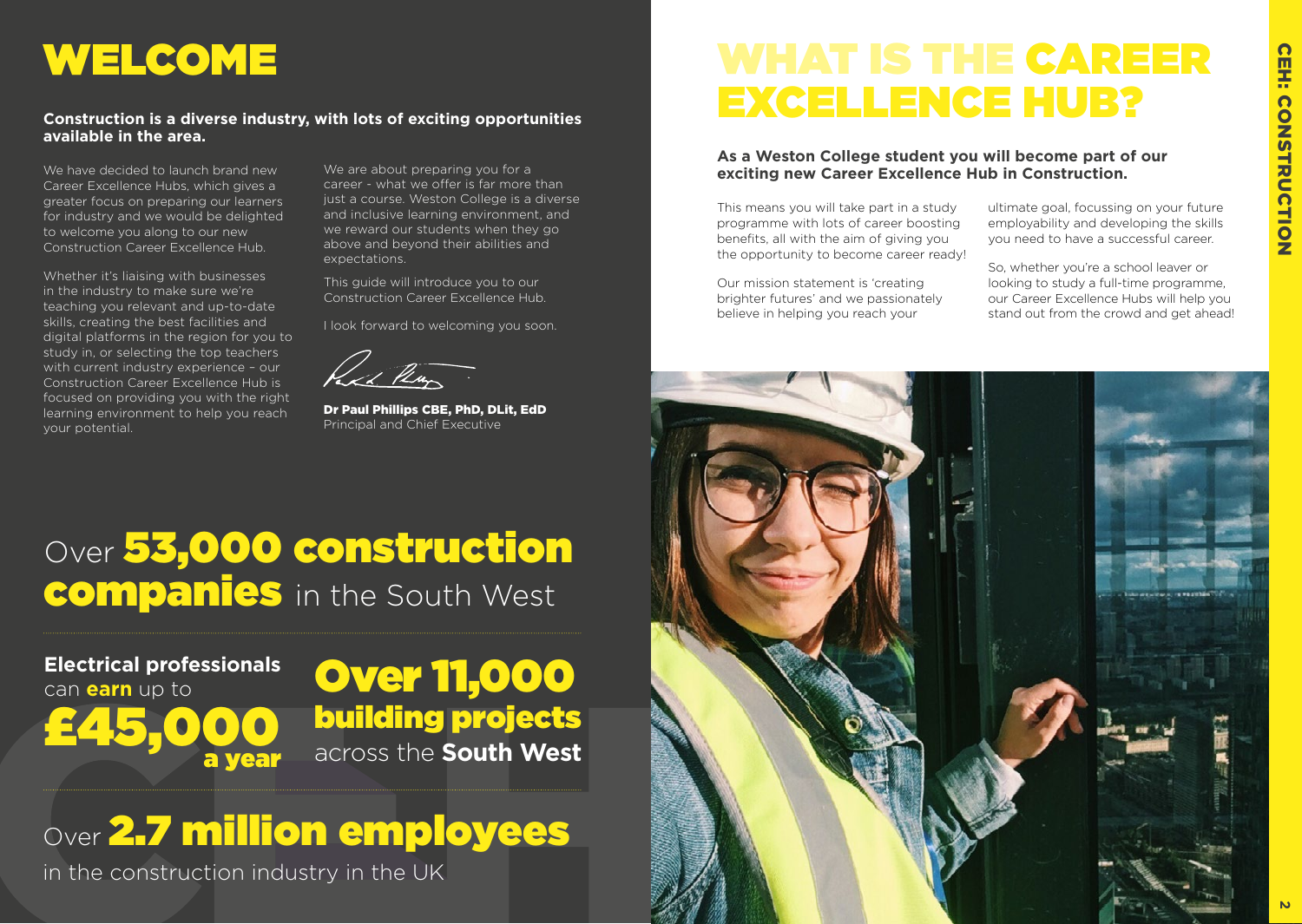# **CEH: CONSTRUCTION 4** CEH: CONSTRUCTION

# WHAT'S IN IT FOR ME?

**You'll get to study in** state-of-the-art **learning spaces in the Future Tech Building at South West Skills Campus, using the latest**  industry standard **equipment, with concepts and ideas delivered by lecturers who have a wealth of industry experience.** 

We have dedicated areas for each areas of our provision, from Bricklaying to Plumbing.

We will equip you with 21st Century **employability skills** to progress you onto your next career destination. This will include, working on **'real world learning'** using employer briefs and real-life case studies and scenarios to encourage up to the minute workplace problem solving.

Upskilled with the latest digital tools and technologies as a **Microsoft Showcase College**.

In a rapidly changing world of work, your identity, professional networks, and digital capability will increasingly influence your **future career opportunities**. We'll prepare you to stand out by showcasing your work and achievements.

If competitions are in your sights, you will also have the option to compete against the best in the UK through our links with **WorldSkills UK**.

You will be supported with outstanding wrap-around pastoral support via our **Wellbeing@Weston** model which



provides all learners with access to highly qualified teams of welfare and mental health practitioners and resources all designed to support you **achieve** your **career** goals.

Inspired with personalised **1:1 Careers** Education Information Advice and Guidance, helping you look at all the options available to you for progression to the next step on your career journey.

Regardless of what your **career goal** is or whether you simply need to know what your options are - our team of highly trained careers advisors (Level) 6 and above) offer relaxed, impartial advice to get you where you want to be helping you figure out the **best route to achieve your dream career**.

Empowered to learn more about your own **mental health and wellbeing** as part of your journey with us. Our ethos of **Body and Mind** will help you learn to develop coping strategies, build resilience, and access the proven benefits of exercise for wellness.

As well as all of the above benefits of being part of one of our Career Excellence Hubs, Weston College also offers you a fun, social experience designed for you to meet like-minded people, as well as being the only **OUTSTANDING COLLEGE IN THE REGION!**

OUR CONSTRUCTION CAREER EXCELLENCE HUB IS ENDORSED BY:

### **Balfour Beatty**











We will provide you with **unrivalled exposure** to these employers with enhanced work experience, employer visits, simulation, as well as understanding what it means to be truly inclusive in a **modern** workplace, through valuing other people's diversity and ideas based on the principles of Fairness Respect Equality Diversity Inclusion and Engagement.



*Proud to be part of the WorldSkills UK Innovation Network*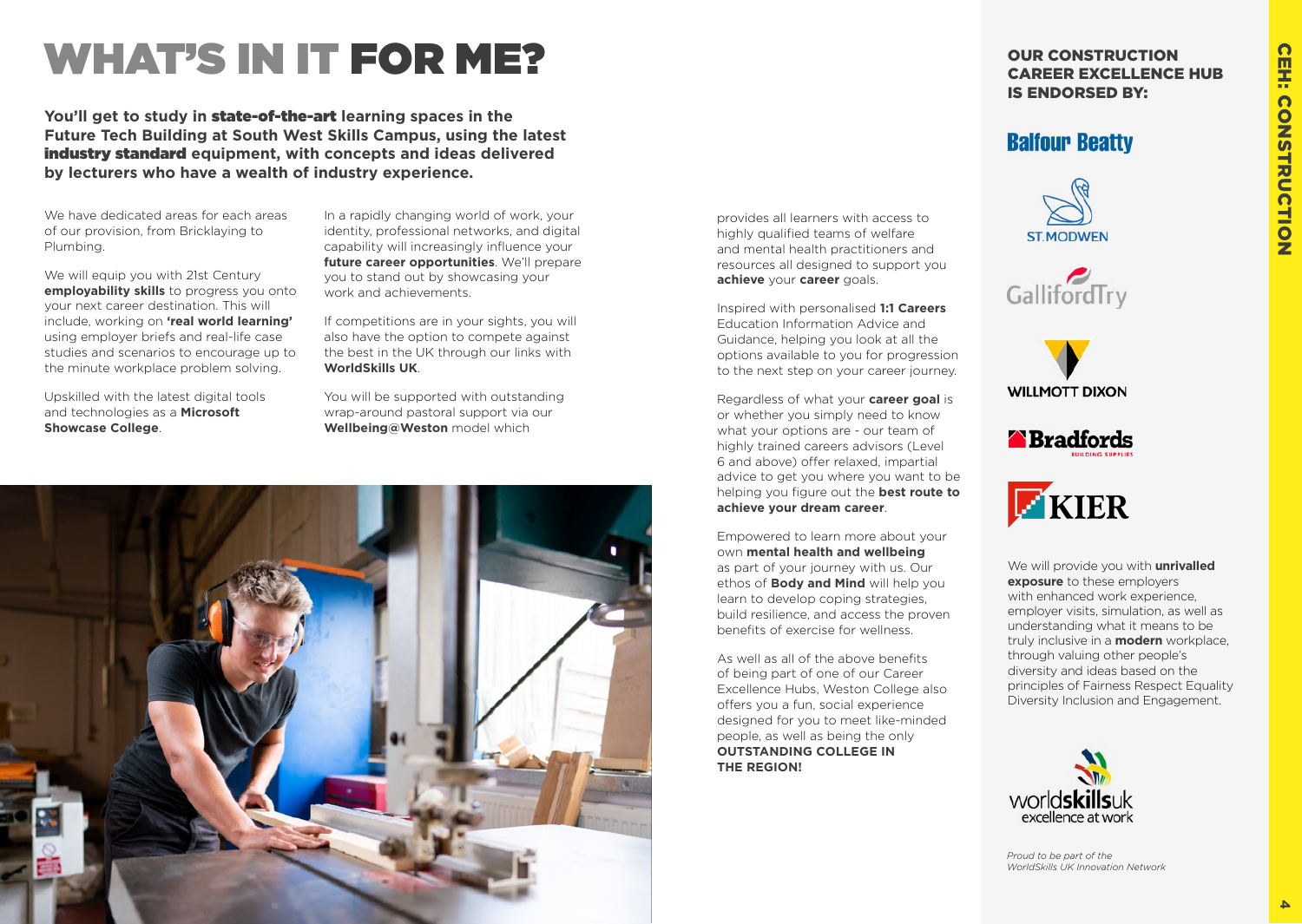# <span id="page-3-0"></span>STUDY PROGRAMMES

**We have a range of programmes available in our Construction Career Excellence Hub, which will prepare you for a life in the industry.**

Whether you want to specialise in carpentry, or plastering, we have a course for you – just **click on the course**, and it will take you to the course page on our website:



# **Bricklaying Electrical Bricklaying: Construction Skills Bricklaying, City and Guilds**   $-$  Level 2 **Bricklayer, Diploma**  – Level 3

### **Carpentry**

 $-$  Level 1

 $-$  Level 2

**Carpentry, City and Guilds**   $-$  Level 1

**Bricklayer, Apprenticeship** 

**Carpentry and Joinery, Apprenticeship**  – Level 2

**Advanced Carpentry and Joinery, Apprenticeship** – Level 3

### **Civil Engineering**

**Civil Engineering, Technical Progression**   $-$  Level 2

**Groundworker, Apprenticeship**  – Level 2

**Construction: Design, Surveying and Planning, T Level**   $-$  Level 3

**Site Carpentry, City and Guilds** 

**Site Carpentry, City and Guilds** 

– Level 3

– Level 2

**Civil Engineering, Apprenticeship**  – Level 3

| <b>Electrical Installation, Diploma</b>                | <b>Electrical Installation, Diploma</b>                                               |
|--------------------------------------------------------|---------------------------------------------------------------------------------------|
| $-$   evel 1                                           | $-$   evel 2                                                                          |
| <b>Electrical Installation, Diploma</b><br>$-$ Level 3 | <b>Installation/Maintenance</b><br><b>Electrician, Apprenticeship</b><br>$-$   evel 3 |

### **Plastering**

| <b>Plastering, City and Guilds</b> | <b>Plastering, City and Guilds</b> |
|------------------------------------|------------------------------------|
| – Level 1                          | $-$ Level 2                        |

### **Plumbing**

| <b>Plumbing Studies, Diploma</b><br>$-$   $\rho$ <sub>V</sub> $\rho$   1 | <b>Plumbing Studies, Diploma</b><br>$-$   evel 2                                                     |
|--------------------------------------------------------------------------|------------------------------------------------------------------------------------------------------|
|                                                                          |                                                                                                      |
| <b>Plumbing Studies, Diploma</b><br>$-$   $\rho v \rho$   3              | <b>Plumbing and Domestic Heating</b><br><b>Technician, Apprenticeship</b><br>$-$   $\rho_V \rho$   3 |

### **Scaffolding**

**Scaffolder, Apprenticeship** – Level 2

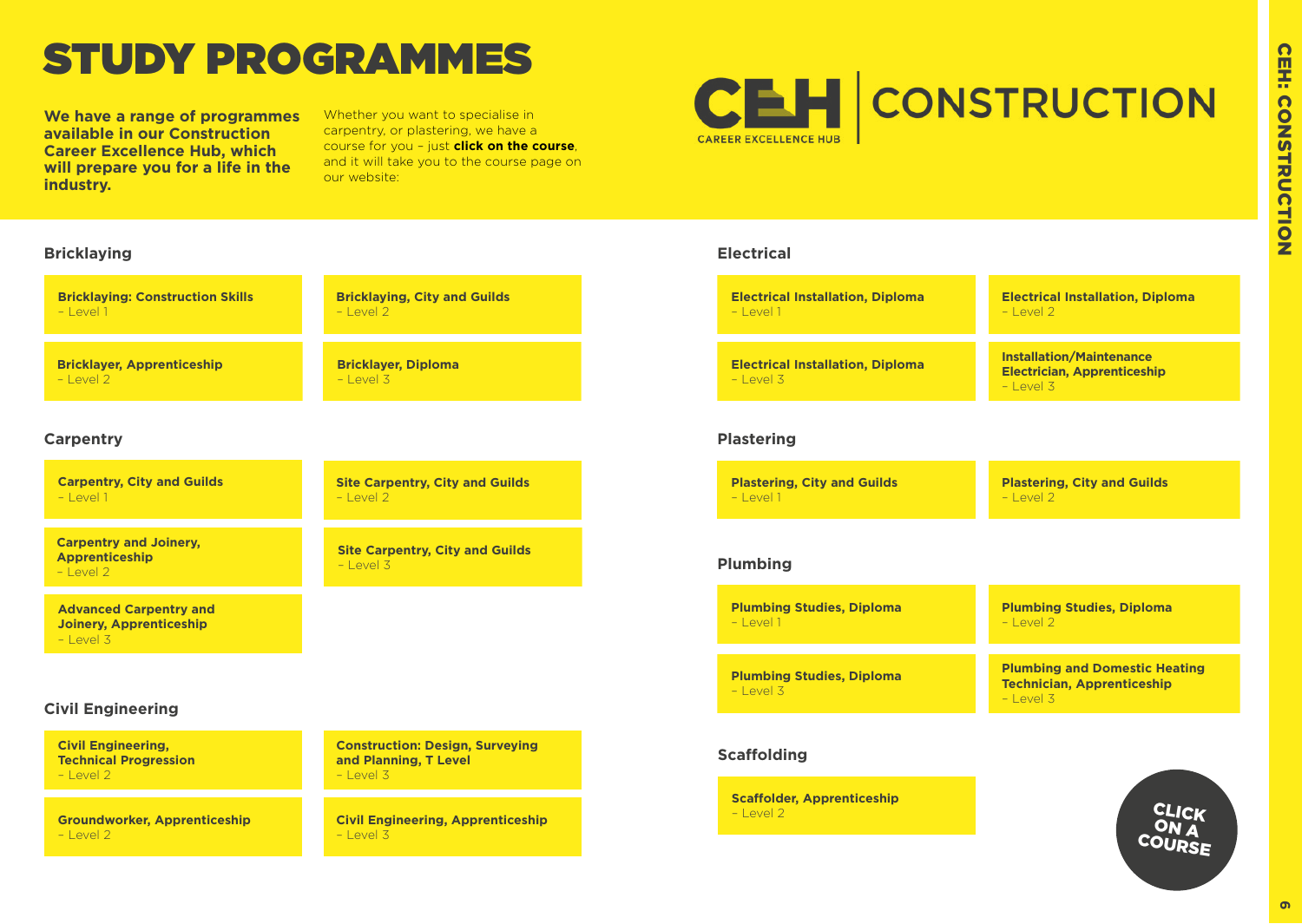# WORKING WITH KEY EMPLOYERS

**Our Construction Career Excellence Hub is endorsed by leading employers, and they are actively involved throughout your whole training programme.** 

Here is an example of how employers will be getting involved with your programme:

- They will co-design your training programme to provide you with the skills and knowledge needed for industry
- They will help to create an inspirational learning experience for you
- Provide the skills training required for wider industry
- Provide opportunities to you, through industry placements
- Assist in building your professional identity, through online networking.



# **Balfour Beatty**

**At Balfour Beatty we are committed to investing in local talent, so we are delighted to be a part of the Construction Career Excellence Hub at Weston College.** 

We believe that you are going to play a crucial role in the future of the construction industry and we can't wait to work closely with you and support you to develop your skills and knowledge through the Career Excellence Hub."



**K** We recognise the importance of investing in talent, and the Career **Excellence Hub is a fantastic way of not only discovering our future workforce - people like you, but helping to develop you whilst you complete your studies.**

We are excited to be working in partnership with Weston College, as it is renowned locally for producing highly skilled construction workers, and we can't wait to help you on your journey."

# GallifordTry

**The Construction Career Excellence Hub presents an exciting opportunity for us to invest in local talent like you, and develop learners who could become the future leaders in our business.**

Weston College is the perfect location for people to develop their construction skills, and we are thrilled to play a role in your development and offer further assistance on your journey into our industry."



**Through this partnership we will offer you placements, which will give you the opportunity to experience the construction industry first hand. We will also offer guest lectures and project briefs, to give you a real insight into our industry.**

We're thrilled to be able to support you on your journey, via Weston College, into our exciting industry."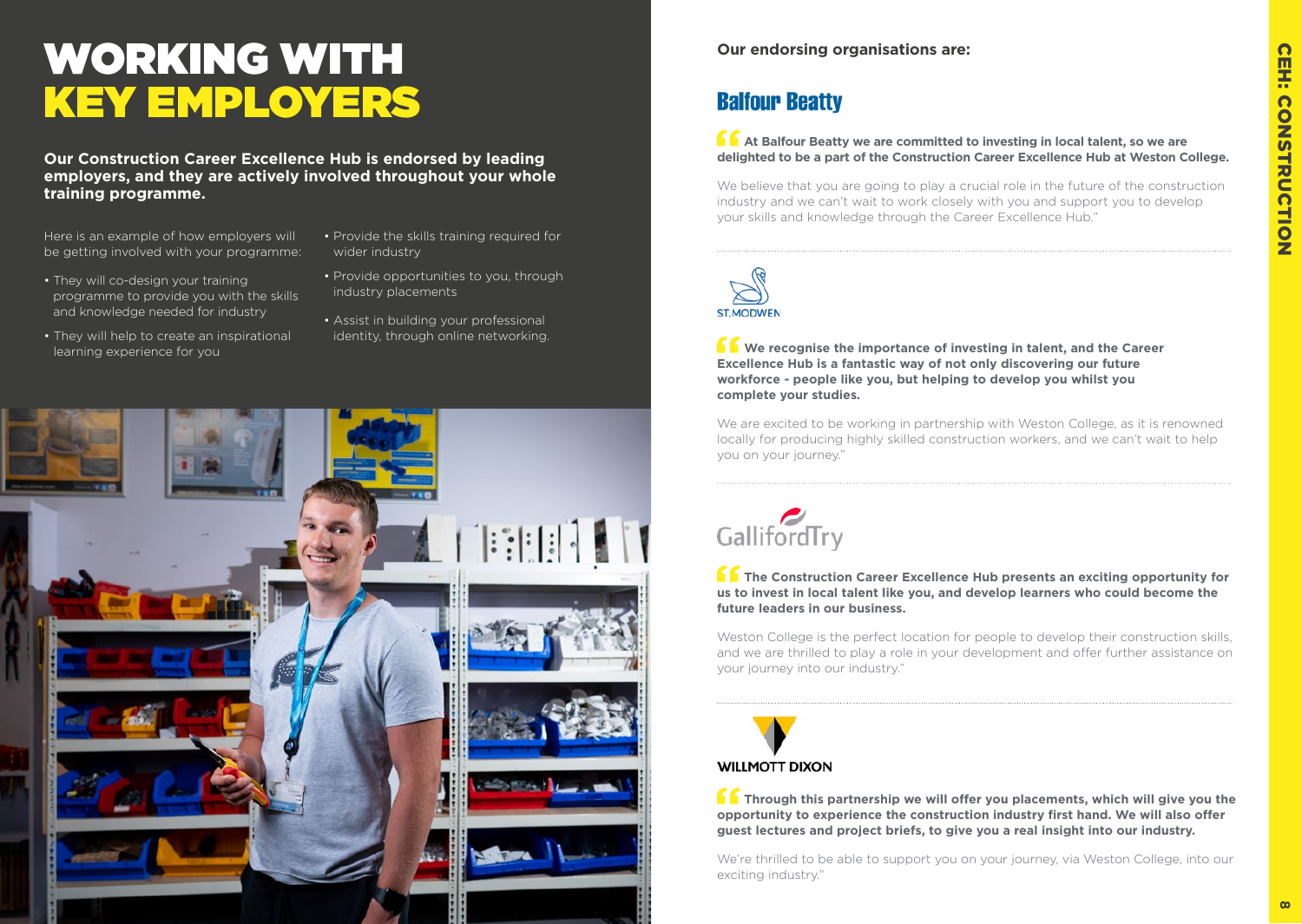# INDUSTRY SKILLS

**Through our Career Excellence Hubs you will develop skills for life, which will help you gain employment once you have completed your study programme. We will help you to gain both hard skills, and soft skills, which employers have highlighted as keys skills in this sector, but what exactly are they?**

Hard skills are the measurable ones that you list on your CV, and that you may hold certification in. Whereas soft skills are interpersonal, and help you to develop your character, which will benefit you in building relationships with co-workers and customers.

Alongside input from our Career Excellence Hub employer partners and advisory boards, we as a college have invested in powerful Labour Market Intelligence tools

to further guarantee that our curriculum meets employer need. Not only do we use all this information to inform our curriculum design, but it is also used to inform our skills and individual development programme called ID that's purpose is to accelerate your progress towards your career goal and next steps by equipping you with the complete package of knowledge, experiences and skills.



**We have built them into your study programme, meaning you will learn and develop these skills with us:**

### **Hard Skills**

- Communications
- Customer Service
- Enthusiasm
- Self-Motivation
- Willingness To Learn

### **Soft Skills**

• Planning

- Problem Solving
- Professionalism
- Time Management
- Trustworthiness

English and maths are also a very important part of Construction, here are some of the key skills they provide:

### **English**

- Speaking, listening and communication skills
- Advertising and promotional materials
- Writing detailed invoices and quotations
- Interpreting and following instructions accurately
- Writing detailed reports
- Skim reading and scanning

### **Maths**

- Wages/Tax.
- Accurately measuring using mm, cm, m
- Reading from plans. Using scale drawings
- Using ratios for example when mixing concrete
- Estimating the cost of materials, using price per metre
- Area and Volume calculations
- Angles. 90 degrees, 45 degrees. Calculating the pitch of a roof. Trigonometry!
- Calculating the length of a banister. Pythagoras!
- Time Planning for things such as deliveries
- Imperial and Metric Conversions (How many cm make 1 inch?).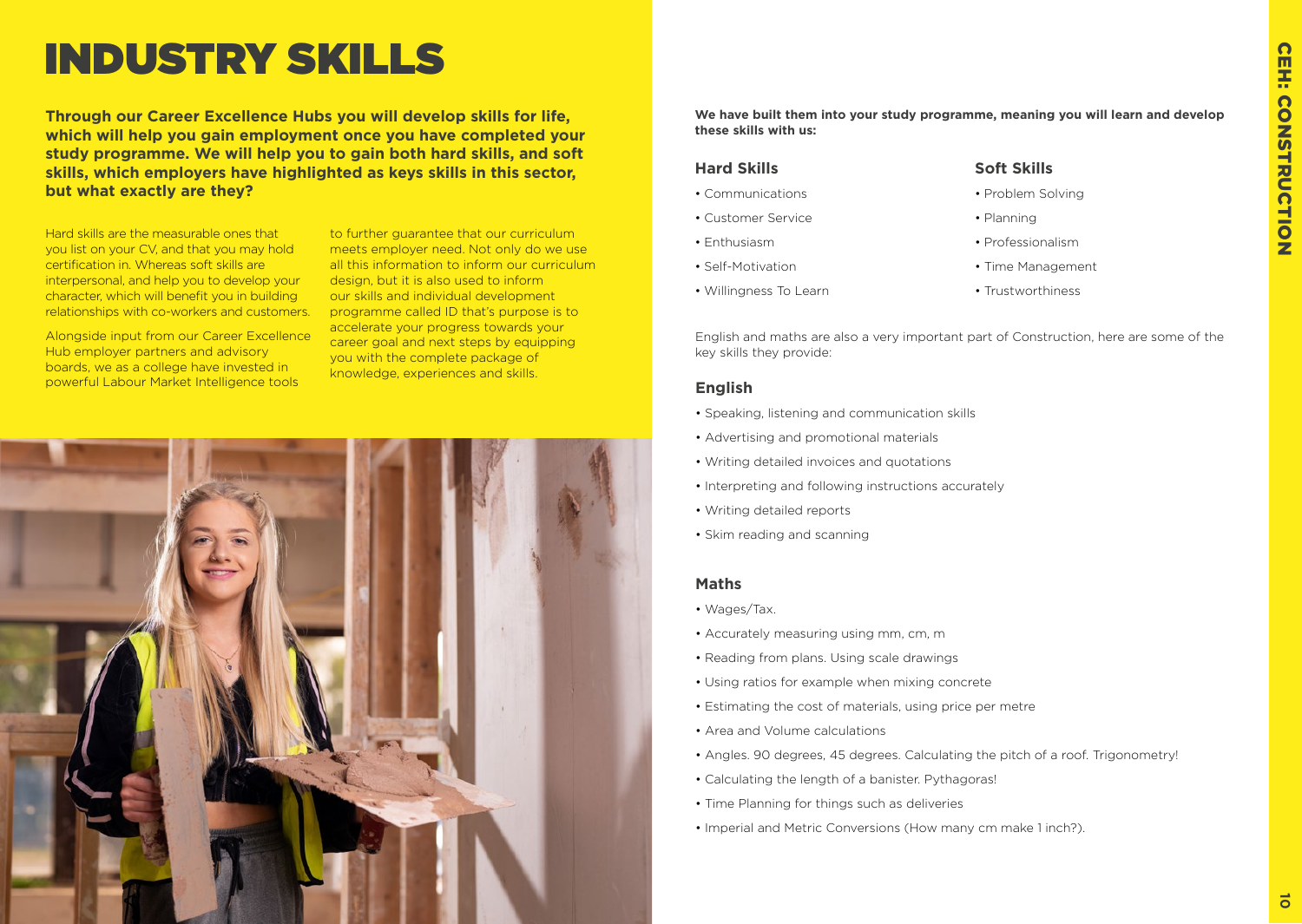# PROGRESSION ROUTES CAREER IDEAS

**Once you've completed your course, there are several options for you to further develop your skills and knowledge...**



If you completed a Level 1, or Level 2 course, you can continue to progress to the next level course. Click [here](#page-3-0) to go back to our course page, and discover the relevant course route, for you.

### *T-LEVELS* **HE NEXT LEVEL QUALIFICATION**

We also offer a Construction T Level programme, which is a mixture of college and work-based learning designed to give you the technical skills and workplace experience to kick-start your construction career.

Technical areas of study could include Surveying, design, civil engineering, planning and emerging technologies such as drone surveying and BIM.



An apprenticeship is a fantastic way of entering the construction industry. Not only will you get the opportunity to get your foot in the door with a local or national company, you will also be able to earn while you learn.

Through apprenticeships you will work closely with an experienced tradesperson to develop and practice your skills, all whist receiving the benefits that being a student brings.



We have several degree options on offer at UCW, which will allow you to further develop your knowledge. UCW is rated as Gold in the Teaching Excellence and Student Outcomes Framework, meaning the teaching, learning and opportunities we provide are of the highest quality in Britain.

There are several degree options available in construction, which could lead you on to a career as an architect, site managers, project managers and surveyors. You can find the full UCW course list, [here](https://www.ucw.ac.uk/courses/).

**Construction is an exciting and varied industry, so you might not know exactly which route you'd like to take yet. Here are a few different career options for you, with one of them potentially becoming your future career…**

### **ARCHITECT**

Architects plan and design the construction and development of buildings and land areas with regard to functional and aesthetic requirements.

**Average salary:** £38,000

### **ELECTRICIAN**

Electricians perform a variety of miscellaneous technical support functions to assist with the design. development, installation, operation and maintenance of electrical and electronic systems.

**Average salary:** £30,400

### **BRICKLAYER OR MASON**

Bricklayers and masons erect and repair structures of stone, brick and similar materials. They also cut, shape and polish granite, marble, slate, and other stone for building, ornamental and other purposes.

**Average salary:** £24,700

### **CARPENTER OR JOINER**

Carpenters and joiners construct, erect, install and repair wooden structures and fittings used in internal and external frameworks. They also cut, shape, fit and assemble wood to make templates, jigs, scale models and scenic equipment for theatres.

**Average salary:** £24,800

### **CIVIL ENGINEER**

Civil engineers undertake research and design, direct construction and manage the operation and maintenance of civil and mining engineering structures.

**Average salary:** £39,800

### **PLASTERER**

Plasterers apply plaster and cement mixtures to walls and ceilings, fix fibrous sheets and cast and fix ornamental plasterwork to the interior or exterior of buildings.

**Average salary:** £26,700

### **PLUMBER**

Jobholders in this unit group assemble, install, maintain and repair plumbing fixtures, heating and ventilating systems, as well as pipes and pipeline systems in commercial. residential and industrial premises and public buildings.

**Average salary:** £28,500